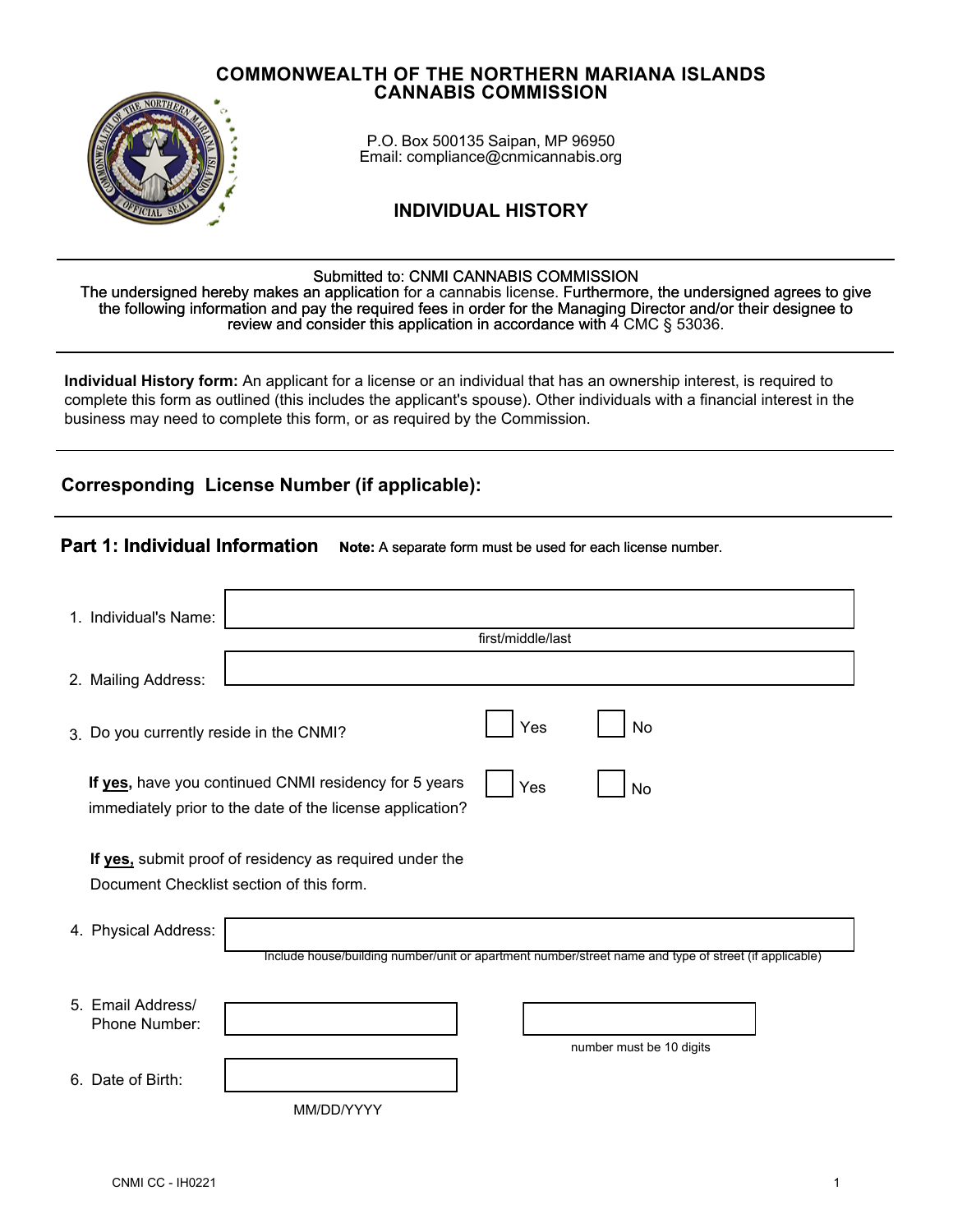| No<br>Yes<br>7. Have you ever been convicted of a felony?                                                                                                                                                                                                                                |  |  |  |  |  |  |
|------------------------------------------------------------------------------------------------------------------------------------------------------------------------------------------------------------------------------------------------------------------------------------------|--|--|--|--|--|--|
| If yes, attach an explanation. A conviction will not necessarily prevent you from obtaining a license.                                                                                                                                                                                   |  |  |  |  |  |  |
| Yes<br>No<br>8. Do you have any arrests or citations that are not resolved?                                                                                                                                                                                                              |  |  |  |  |  |  |
| If you are arrested, cited, or convicted after completing this document but before receiving a CNMI cannabis<br>license, you must immediately notify the CNMI Cannabis Commission and submit a revised Individual History<br>form. Failure to do so may result in denial or cancellation |  |  |  |  |  |  |
| <b>Part 2: Associations</b>                                                                                                                                                                                                                                                              |  |  |  |  |  |  |
| 1. Do you have a spouse or domestic partner?<br>Yes<br>No<br>If yes, your spouse or domestic partner must complete and<br>submit an Individual History form with the application.                                                                                                        |  |  |  |  |  |  |
| Name:                                                                                                                                                                                                                                                                                    |  |  |  |  |  |  |
| first/middle/last<br>2. List the business name or license number and address of any CNMI Cannabis License that you                                                                                                                                                                       |  |  |  |  |  |  |
| have applied for or received. This includes having a financial interest or ownership interest in a legal<br>entity that applied or held the license.                                                                                                                                     |  |  |  |  |  |  |
|                                                                                                                                                                                                                                                                                          |  |  |  |  |  |  |
|                                                                                                                                                                                                                                                                                          |  |  |  |  |  |  |
|                                                                                                                                                                                                                                                                                          |  |  |  |  |  |  |
|                                                                                                                                                                                                                                                                                          |  |  |  |  |  |  |

## **Part 3: Document Checklist**

An applicant/licensee must provide the CNMI Cannabis Commission with the following documents. The submission must be complete, clear and legible. Failing to include the required documents will delay the application process. Additional information or clarification regarding the details of the submission may be requested.

- Attach a copy of a valid government issued photo identification
- To satisfy residency requirements for a Cannabis License Application in accordance to 4 CMC § 53021, provide evidence of continued residency in the CNMI for 5 years immediately prior to the submission date of the corresponding cannabis application. CNMI annual 1040, Employment Verification, Voter's Certification Reports (VCR), and/or Certified Medical/Dental visit dates may be used to prove residency.